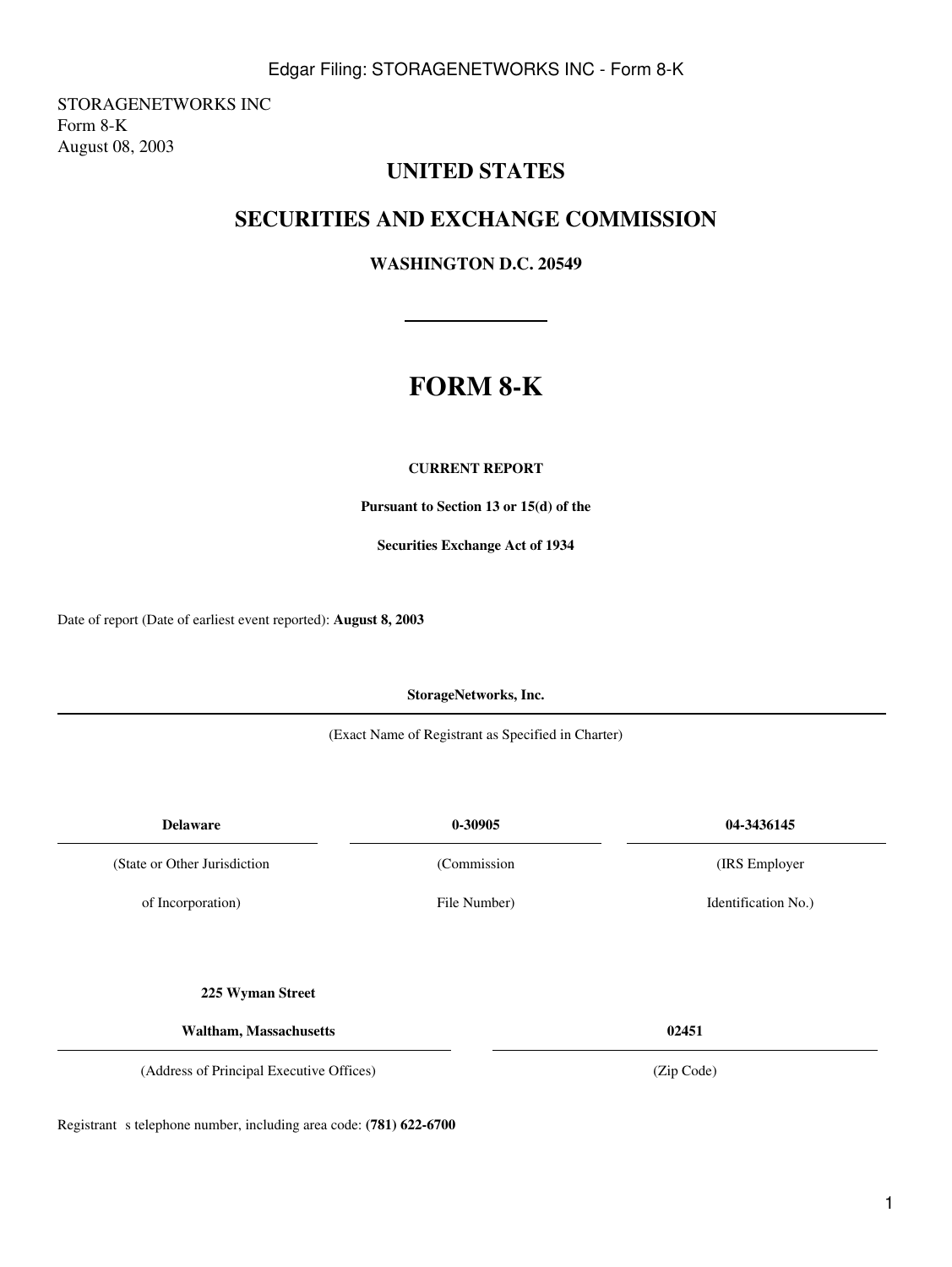## Edgar Filing: STORAGENETWORKS INC - Form 8-K

(Former Name or Former Address, if Changed Since Last Report)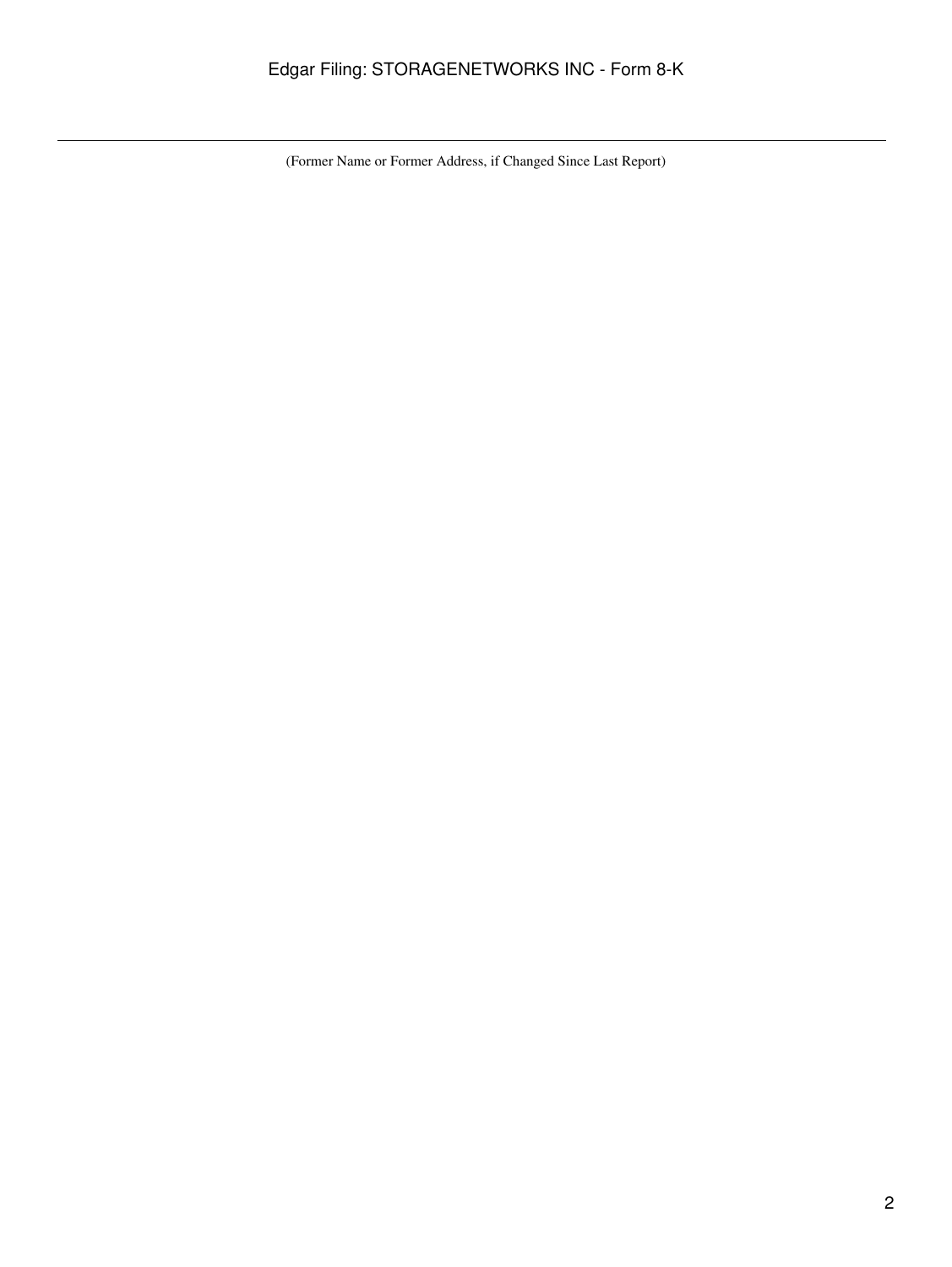#### **Item 5. Other Events and Required FD Disclosure.**

On August 8, 2003, StorageNetworks, Inc. issued a press release entitled StorageNetworks Common Stock To Move To Over-The-Counter Bulletin Board. The full text of this press release is filed as Exhibit 99.1 to this Current Report on Form 8-K.

#### **Item 7. Financial Statements,** *Pro Forma* **Financial Information and Exhibits.**

(c) Exhibits.

**Exhibit No. Description** 99.1 Press release, dated August 8, 2003, entitled StorageNetworks Common Stock To Move To Over-The-Counter Bulletin Board.

#### **SIGNATURES**

Pursuant to the requirements of the Securities Exchange Act of 1934, the registrant has duly caused this report to be signed on its behalf by the undersigned hereunto duly authorized.

#### STORAGENETWORKS, INC.

Date: August 8, 2003 By: *Islam By: By: Islam By: Islam By: Islam By: Islam By: Islam By: Islam By: Islam By: Islam By: Islam By: Islam By: Islam By: Islam By: Islam By: Islam By: Islam By:* 

Dean J. Breda

President and Chief Executive Officer